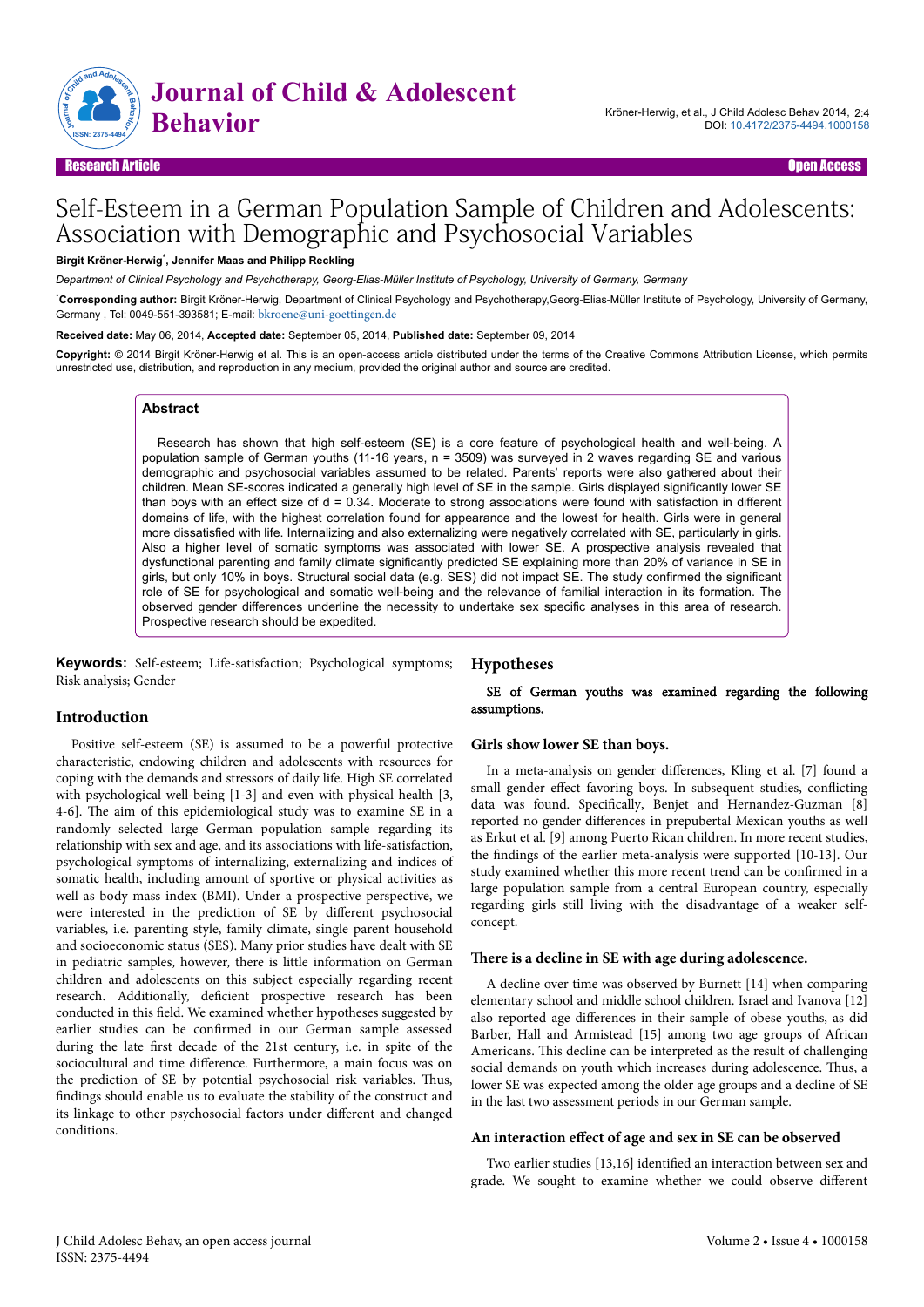trajectories of SE in girls and boys with increasing age suggesting a different cognitive processing style regarding daily life affairs.

# Significant associations between SE and satisfaction in different domains of life are expected. Correlations should differ between domains and sexes.

SE and life-satisfaction are closely related constructs, but as previously shown [17], they should be distinguished. We expected SE to be closely correlated with general life-satisfaction and explored whether different domains of personal values and goals were differently associated with SE, possibly denoting particularly relevant domains regarding self-concept. Furthermore, we examined whether the profile of associations differs between sexes [13,18]. In particular, it was expected that satisfaction with appearance would be more closely associated with SE in girls than in boys, and that it would be more strongly associated with SE in all children than satisfaction with other domains.

## Body mass index (BMI) significantly correlates with SE. The correlation should be higher in girls.

As an "objective" and probably very salient aspect of appearance, BMI was assessed. Obesity in children and adolescents has become a severe health problem internationally [19]. It may also have become a growing challenge regarding self-evaluation and a possible threat to SE, since it is broadly discussed in public as a major blemish. Findings from recent studies found that not the objective weight status but the perceived or subjective weight status correlated with SE [20]. A review [21] also suggested lower levels of SE in "objectively" obese youths. However, the main variables used in these studies, i.e. self-reported limitations in competencies attributed to obesity, were different from our more global measure of SE. We expected a significant moderate association between an objective index of being (over)weight with SE, and also sex differences in the size of the correlation.

# The level of physical activities is expected to positively correlate with SE.

It is assumed that physical activity fosters a positive self-concept (SE) by reinforcing the perception of a fully functioning body as a significant part of the self. This was supported by a recent study on young soccer players from different European countries not including Germany [22].

# Internalizing and externalizing (measured by self- and parental report) and SE are significantly associated. In this regard, differences between girls and boys are expected.

Depression and anxiety driven cognitive and behavioral processing, often labeled "internalizing" (INT), is more distinct in girls, as a review showed [23]. Some studies found an association between depressive symptoms and low SE in schoolchildren grades 3 to 6 [24] and in adolescents [25]. A Swiss epidemiological study [26] reported distinctly low SE in severely depressed children (12-17 years old). We examined the relation of this trait variable in a nonclinical population sample where the average level of internalizing should be rather low, to find out whether under these conditions a link between both variables can also be found. Moreover, we assumed that the correlation would be higher in girls.

The cluster of hyperactive and aggressive aspects of behavior and cognitive-emotional expression of anger and frustration, known as "externalizing" (EXT), is more prevalent in boys [23,27]. Нe relation of EXT to SE seems complex, as some authors suggested "paradoxical" effects [28,29] when comparing self-report data and parental ratings of EXT. We wanted to clarify this effect by examining the interaction of sex and source of information (self-report and parent-report) expecting a higher correlation between self-report of EXT and SE, since EXT symptoms could be less threatening to the affected individual than to others.

# Somatic health is significantly associated with SE.

Whereas the association of psychological health and SE is both very plausible and relatively well documented, the relation to somatic aspects of health was less well examined, though links have been found [3,5]. Different indicators of physical health and different sources of information were analyzed. Thus, we were able to look from different perspectives at this phenomenon.

# **Prediction of SE**

A main objective of the study was to find out whether psychosocial variables, previously found to play a crucial role in the development of SE in children and adolescents, will predict SE at a later point in time and whether sex differences regarding the power of the prediction can be found. We made use of two post-assessment periods so that the stability of the prediction could be evaluated.

## Dysfunctional parenting styles significantly predict SE in children at a later point of time (1-2 years after baseline).

A number of studies found significant associations between parental traits or behaviors and SE in children [10,15,30,31]. However, longitudinal designs have only rarely been used to study genuine predictive effects. Thus a dysfunctional style of parenting like frequent blame, inconsistency and restrictiveness was hypothesized to predict frictions in the parent/child interaction and negatively impact children's SE.

## A negative family climate significantly predicts low SE at a later time.

As argued above, SE should partly be determined by variables from the family environment. Poor family integration and low family support predicted low SE in children, whereas cohesion showed a positive association [32-35]. We operationalized poor family climate as a lack of cooperative problem-solving strategies in the family and low level of common activities. A low level of a positive family climate was expected to be deleterious for SE in the children.

#### A significant negative influence of living in a single parent household and low SES on SE was expected.

We also examined whether more structural social aspects of family can influence SE. Нere were only few studies on this topic. A low correlation with SES was documented in a meta-analysis [36]. As the occurrence of single-parent households has increased over the years, the question of whether there is a significant link with SE has become more ardent. Pike [37] did not find any differences in SE between Australian children living in a one-parent household, and those raised in a "complete" household thus not supporting the wide spread assumption that this circumstance brings disadvantages for the child. The analysis of our large population sample should add new evidence regarding the so far ambiguous results.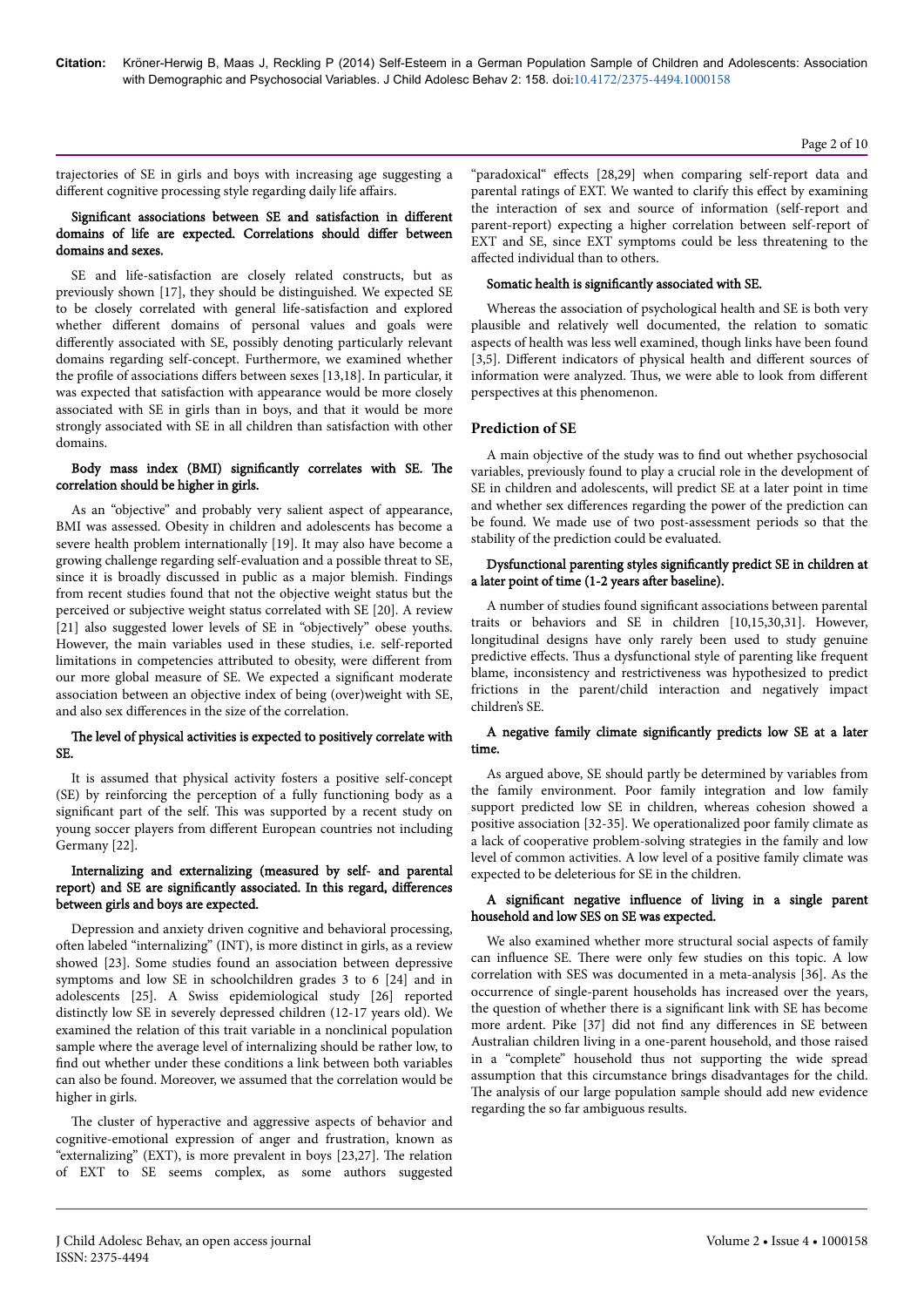# **Method**

#### **Sample characteristics**

The study sample consisted of a general population cohort of families (German citizens) with at least one child between the ages of 7-14 for the first wave of the survey. A sample of 8,800 families residing in four districts of Southern Lower Saxony was randomly drawn from the described group who were registered in community files. Нe surveys were mailed via the postal service and the families (children and parents) were prepared for the questionnaires with an introductory letter informing them of a research project on the status of pediatric health, particularly headache (for further details see [38]). The survey comprised four annual waves with data for the current study mostly from waves 3 and 4 (W3/W4). Potential predictors of SE were taken from W2. Children between 11 and 16 years of age completed a self-report inventory of SE. Data on SE from W3 was available from 3,509 and in W4 from 3,283 individuals. Sex was nearly evenly distributed with a small preponderance of girls (male: W3= 49.6%;  $W4 = 48.7\%$ ). Three age groups were compared (based on age in W3): 11-12 years (n = 944), 13-14 years (n = 964) and 14-16 years (n  $= 864$ ).

#### **Assessment of psychosocial variables**

All six items of the subscale self-esteem ("Selbstwert") taken from the Questionnaire of Self-and Competence Perception for Children (Fragebogen zur Erfassung von Selbst- und Kompetenzeinschätzungen bei Kindern) [39] were used for the assessment. Нe original scale had demonstrated a Cronbach's α of .60. In contrast with the original questionnaire, a 5-point rating scale was used for item response and the total score was based on self-ratings only (example: "I would like to be different from what I am."; response scale:  $(5)$  not at all -  $(1)$  very much so; items were negatively poled). In the current study, reliability ranged from good to satisfactory (Cronbach's α: W3/4 = .74/.76). All examined variables had similar alpha scores for both waves of assessment so only the consistency scores from W3 will be reported. Higher total scores indicate more positive SE. Life-satisfaction (Cronbach's  $\alpha = .74$ ) from the German version of the Child Health Questionnaire [40] was rated by the children on four domains: performance in school, sports, friendship, appearance and health. A general appreciation of life-satisfaction was also assessed (response scale ranging from  $(1)$  not at all satisfied -  $(5)$  very much satisfied). INT and EXT were measured by selected items from the Youth Self-Report (YSR) [41] validated for youths between 11 and 18 years. INT (example: "I felt guilty") comprised eight items. EXT (example: "I cannot sit still for a long time") was assessed with six items. Contrary to the original form (3-point rating scale), responses were scaled on a 5-point scale ((1) never - (5) always). Cronbach's α demonstrated good homogeneity of the short scales: INT:  $\alpha$  = .86, EXT:  $\alpha$  = .78.

The correlation between the short scale and the total scale assessed in a subgroup of participants was high (.86). Ratings by parents on their children's characteristics were also collected (Cronbach's α: INT= . 84; EXT=.78). Dysfunctional parenting style (W3;  $\alpha$  = .74) was measured by six items from the Inventory of Parenting Styles [42]. Нe items represented parental blame, inconsistency and restriction, (example: "My mother / father tells me I am a nuisance."; 5-point rating scale (1) never - (5) always)). Family climate was measured by five items (example: "We are satisfied with our family activities."; "We solve our problems by talking about them."). Items were taken from the Mannheim Parent Interview [43]. A 5-point rating scale was used ((1)

#### Page 3 of 10

never - (5) always; a higher score indicating better family climate). A Cronbach's  $\alpha$  of .77 was obtained for the parental scale and  $\alpha$  = .67 for the children's scale. A somatic symptom index (SSI) was defined as the sum of 9 items reporting symptoms experienced in the last six months at least "sometimes" (score 3 on a 5-point rating scale): abdominal pain, back pain, headache, no appetite, sleeplessness, gastrointestinal dysfunctions, fatigue, nausea or vomiting, and earache. Reports from the parents on these items were also gathered. Moreover a global evaluation of their child's health by the parents (response scale: (1) very good to (5) very bad) was also assessed.

Phys-Act was determined by 11 items of the Self-Administered Physical Activity Checklist (SAPAC) [44] presenting 11 items (example: "to go swimming," with a 5-point rating scale: 'less than once/week'-'5 times/week'). Нe resulting index consisted of physical activities exhibited at least more than once per week. BMI was calculated on the basis of weight and height information from the parents and was taken from W3.

#### **Statistical analysis**

Group differences (sex, age, assessment waves) were analyzed by ANOVA, associations between variables, by the Spearman rank correlation, and the size of correlation coefficients were compared by Fisher Z-test Predictors were identified by linear regression analyses. An alpha level of  $p = .01$  was set to compensate for not using a Bonferroni correction procedure. Нe number of subjects (Ss, only those participating in W3 and W4) included in the analyses differed according to missing data points across time-dependent analyses including only those children who participated in W3 and W4.

# **Results**

#### **SE and its relation to sex and age**

SE was not distributed normally; negative moderate skewness  $(\geq -1)$ . 70) with a negative kurtosis ( $\geq$  .090) was found. About 60% of the sample had high mean SE scores of  $\geq 4$  (scale 1-5). Mean values of SE were close to 4. A 3-factor ANOVA (sex x age group x assessment wave) revealed a highly significant sex effect (F(1,1420) = 81.51, p = . 000) as girls reported a lower SE than boys with effect sizes ranging from d=0.32 (Mf/W3 = 3.86 (.72) / Mm/W3 = 4.09 (.64)) to  $d = 0.34$  $((Mf/W4 = 3.84 (.74) / Mm/W4 = 4.08 (.65);$  Table 1). There were no significant main effects of wave or age group and no interaction effects (all  $p > 0.05$ ). However, a direct comparison of age groups (ANOVA, post-hoc test) revealed that the youngest group (11-12years) showed higher SE than both older groups.

#### Associations of SE with variables of life-satisfaction

Correlational findings are given in Table 2 for W3 and W4. Results for W4 are only described if they differed from W3 because in general, they were very similar (Table 2). Descriptive data are given in Table 1.

SE and general life-satisfaction correlated substantially,  $\rho = .54$ (Table 2). Нe domain specific correlations of life-satisfaction and SE were highest for appearance (W3;  $\rho = .52$ ) and lowest for health ( $\rho = .$ 29). These correlations differed significantly (Z-test,  $p = .000$ ), while others in the area of life-satisfaction did not. Нe separate analysis of girls and boys revealed a very similar profile regarding different life domains (Table 2) found in both waves. Only regarding satisfaction relating to appearance and school did the correlation differ significantly between girls and boys (W3; Z-test:  $p = 0.001$ ). In W4, the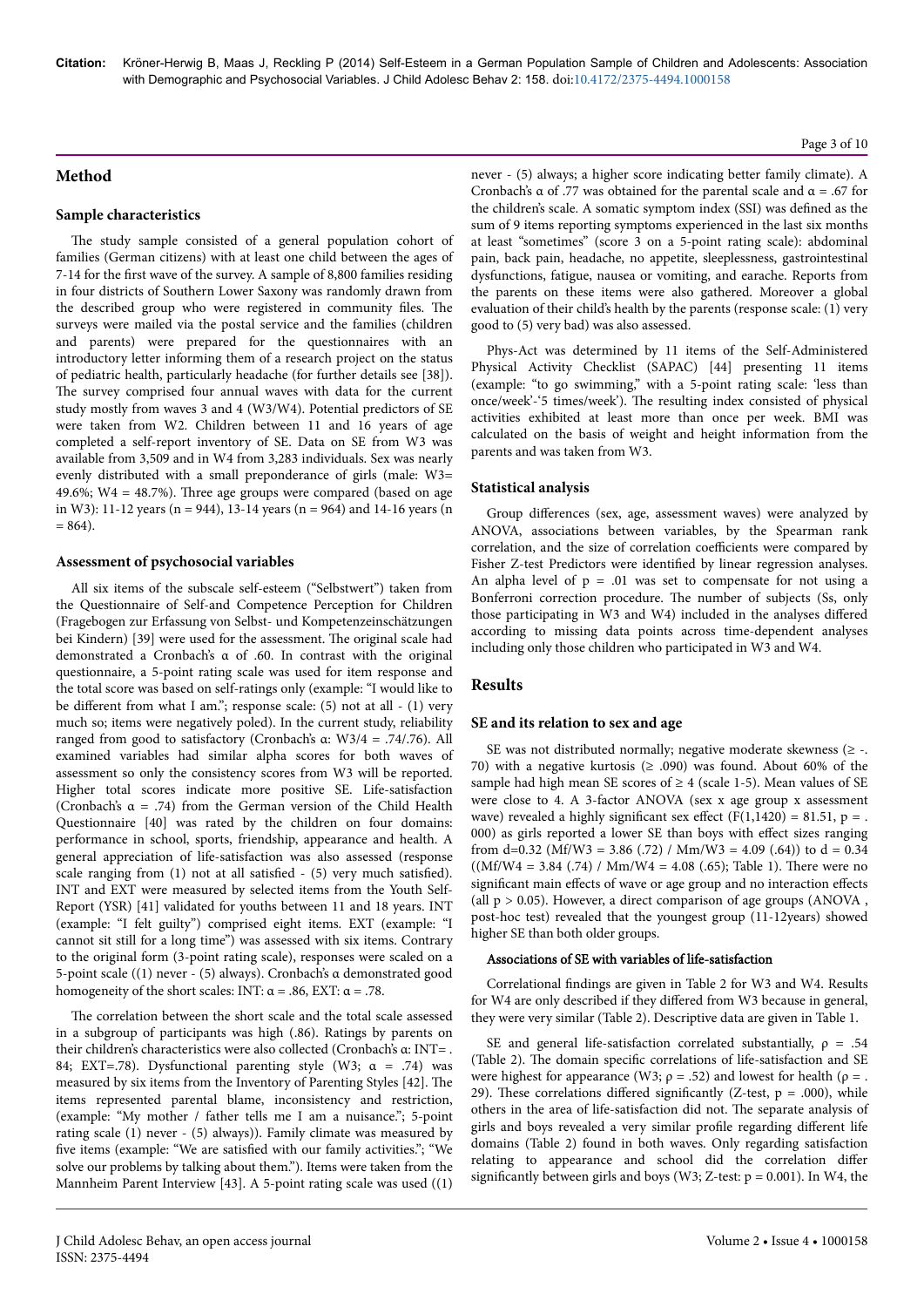**Citation:** Kröner-Herwig B, Maas J, Reckling P (2014) Self-Esteem in a German Population Sample of Children and Adolescents: Association with Demographic and Psychosocial Variables. J Child Adolesc Behav 2: 158. doi:10.4172/2375-4494.1000158

Page 4 of 10

coefficients no longer differed (Table 2). Another significant difference between sexes was found in general life satisfaction in association with SE.

|                                                                                                                       | <b>Total</b>                  |              | <b>Boys (1)</b>        |              | Girls (2)              |            |  |
|-----------------------------------------------------------------------------------------------------------------------|-------------------------------|--------------|------------------------|--------------|------------------------|------------|--|
|                                                                                                                       | M(SD)                         |              | M(SD)                  |              | M (SD)                 |            |  |
|                                                                                                                       | W3                            | <b>W4</b>    | W <sub>3</sub>         | <b>W4</b>    | W3                     | <b>W4</b>  |  |
| BMI(P)                                                                                                                | 19.11 (3.36)                  | 19.79 (3.55) | 19.18 (3.47)           | 19.9(3.6)    | 19.04(3.24)            | 19.68(3.5) |  |
| Parenting<br>Dysfunctional<br>(W2)                                                                                    | 1.95(0.57)                    | 1.95(0.57)   | 1.97(0.59)             | 1.91(0.58)   | 1.93(0.55)             | 1.95(0.55) |  |
| Externalizing<br>(C)                                                                                                  | 1.77(0.55)                    | 1.59(0.49)   | 1.78(0.59)             | 1.61(0.53)   | 1.75(0.51)             | 1.56(0.46) |  |
| Externalizing<br>(P)                                                                                                  | 1.79(0.56)                    | 1.4(0.46)    | 1.86(0.61)             | 1.49(0.5)    | 1.71(0.49)             | 1.32(0.39) |  |
| Family climate<br>(W2)                                                                                                | 3.77(0.78)                    | 3.76(0.78)   | 3.75(0.77)             | 3.75(0.77)   | 3.78(0.79)             | 3.78(0.79) |  |
| Health (P)                                                                                                            | 1.65(0.58)                    | 1.69(0.56)   | 1.64(0.56)             | 1.67(0.55)   | 1.66(0.59)             | 1.71(0.57) |  |
| Internalizing<br>(C)                                                                                                  | 1.73(0.58)                    | 1.74(0.6)    | 1.62(0.53)             | $1.6(-0.52)$ | 1.83(0.61)             | 1.88(0.64) |  |
| Internalizing (P)                                                                                                     | 1.62(0.53)                    | 1.54(0.53)   | 1.58(0.51)             | 1.5(0.5)     | 1.66(0.55)             | 1.58(0.54) |  |
| Physical activities                                                                                                   | 3.54(0.89)                    | 3.38(0.91)   | 3.7(0.89)              | 3.52(0.9)    | 3.38(0.87)             | 3.25(0.9)  |  |
| Physical symptoms (C)                                                                                                 | 1.82(0.48)                    | 1.85(0.49)   | 1.71(0.44)             | 1.72(0.43)   | 1.92(0.5)              | 1.97(0.51) |  |
| Somatic symptoms (P)                                                                                                  | 1.62(0.46)                    | 1.66(0.5)    | 1.57(0.43)             | 1.58(0.45)   | 1.67(0.48)             | 1.73(0.53) |  |
| Self-esteem (C)                                                                                                       | 4.04(0.64)                    | 3.92(0.7)    | 4.09(0.64)             | 4.08(0.65)   | 3.86(0.72)             | 3.84(0.74) |  |
| Single parent household                                                                                               | Yes:13.5%                     | ---          | 13.10%                 | ---          | 14%                    | ---        |  |
| Socioeconomic Status                                                                                                  | U: 50%<br>M: 45.4%<br>L: 4.7% | ---          | 50%<br>45.40%<br>4.50% | ---          | 50%<br>45.30%<br>4.80% | ---        |  |
| $(C)$ = Children's ratings (self-report), $(P)$ = Parents' ratings<br>U: upper class; M: middle class; L: lower class |                               |              |                        |              |                        |            |  |

--- W3 equal to W4

# Table 1: Descriptive Statistics: M (SD)

| N: max/min            | 2906-2916 | 1500-1193      | 1407-1417      | 2901-2916      | 1487-1498      | 1407-1417      |
|-----------------------|-----------|----------------|----------------|----------------|----------------|----------------|
| Correlating variables | Total     | Girls          | Boys           | Total          | Girls          | <b>Boys</b>    |
| Life-satisfaction (C) | W 3       | W <sub>3</sub> | W <sub>3</sub> | W <sub>4</sub> | W <sub>4</sub> | W <sub>4</sub> |
| - school              | $.34*$    | 0.38           | .31#           | 0.38           | 0.35           | 0.38           |
| - sports              | 0.32      | 0.33           | 0.29           | 0.33           | 0.35           | 0.33           |
| - friendship          | 0.31      | 0.31           | 0.31           | 0.33           | 0.32           | 0.36           |
| - appearance          | 0.52      | 0.56           | .45#           | 0.51           | 0.53           | 0.5            |
| - health              | 0.29      | 0.31           | 0.26           | 0.28           | 0.25           | 0.3            |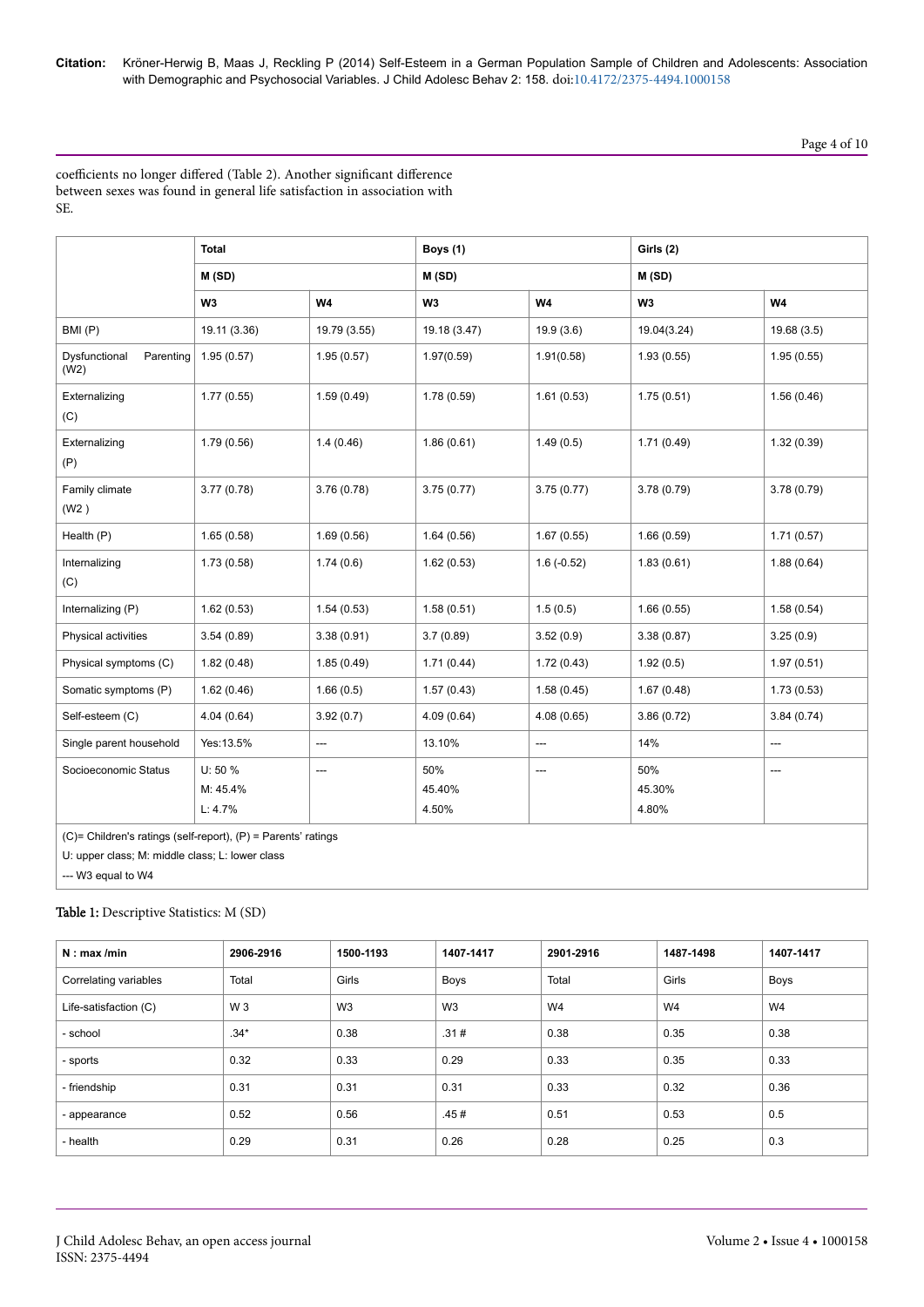**Citation:** Kröner-Herwig B, Maas J, Reckling P (2014) Self-Esteem in a German Population Sample of Children and Adolescents: Association with Demographic and Psychosocial Variables. J Child Adolesc Behav 2: 158. doi:10.4172/2375-4494.1000158

# Page 5 of 10

| General life satisfaction                                                                                                                                               | 0.54       | 0.56       | 0.5       | 0.55      | 0.66       | .53#      |
|-------------------------------------------------------------------------------------------------------------------------------------------------------------------------|------------|------------|-----------|-----------|------------|-----------|
| Phys. activities (C)                                                                                                                                                    | 0.15       | 0.11       | 0.14      | 0.13      | 0.11       | 0.12      |
| BMI(P)                                                                                                                                                                  | $-0.15$    | $-0.21$    | $-.10#$   | $-0.15$   | $-0.18$    | $-0.16$   |
| INT(C)                                                                                                                                                                  | $-0.55$    | $-0.55$    | $-.51#$   | $-.61##$  | $-0.61$    | $-0.58$   |
| INT(P)                                                                                                                                                                  | $-0.33$    | $-0.35$    | $-0.31$   | $-0.36$   | $-0.37$    | $-.33$    |
| EXT(C)                                                                                                                                                                  | $-0.4$     | $-0.39$    | $-0.4$    | $-0.43$   | $-0.48$    | $-0.47$   |
| EXT(P)                                                                                                                                                                  | $-0.18$    | $-0.2$     | $-0.21$   | $-0.18$   | $-0.21$    | $-0.22$   |
| Som. symp. (C)                                                                                                                                                          | $-0.41$    | $-0.41$    | $-0.37$   | $-0.41$   | $-0.46$    | $-.37#$   |
| Som. symp. (P)                                                                                                                                                          | $-0.29$    | $-0.27$    | $-0.19$   | $-0.27$   | $-0.27$    | $-.18#$   |
| Health (P)                                                                                                                                                              | $-0.18$    | $-0.19$    | $-0.16$   | $-0.19$   | $-0.25$    | $-.17#$   |
| Prediction from W2 (n)                                                                                                                                                  | 2329-2824  | 1193-1444  | 1388-1424 | 2343-2847 | 1201-1459  | 1142-1224 |
| DysParent (C)                                                                                                                                                           | $-0.27$    | $-0.32$    | $-.23#$   | $-0.32$   | $-0.3$     | $-.21#$   |
| Family climate (C)                                                                                                                                                      | 0.37       | 0.38       | .29#      | 0.45      | 0.38       | .26#      |
| Single parent (P)                                                                                                                                                       | $-0.02$ ns | $-07$ ns   | $-06$ ns  | $-.07$ ns | $-01$ ns   | $-.07$    |
| SES (P)                                                                                                                                                                 | $-0.11$ ns | $-0.05$ ns | $-.07$ ns | $-05$ ns  | $-0.02$ ns | $-.01$ ns |
| * all corr. except those notified as "ns", significant at $p < 0.001$ ;                                                                                                 |            |            |           |           |            |           |
| # Significant differences between girls and boys in the correlation coeff. (Z-Tests, p<0.05)                                                                            |            |            |           |           |            |           |
| ## Significant effect of time of assessment                                                                                                                             |            |            |           |           |            |           |
| (C) Children's ratings (self-report) (0-10) DysParent: dysfunctional parenting style: EXT: Externalising: INT: Internalising: (P): Parents' ratings: Health : Rating of |            |            |           |           |            |           |

(C) : Children's ratings (self-report) (0-10); DysParent: dysfunctional parenting style; EXT: Externalising; INT: Internalising; (P): Parents' ratings; Health : Rating of children´s general health (0-10); Som. symp.: No of recurrent physical symptoms; Physical activities: No of physical (sportive) activities; SES: socioeconomic status; Single parent: single parent household; W2 /3 / 4: assessment waves.

Table 2: Correlations (rho) and regression coefficients: self-esteem and its association with different psychosocial variables

ANOVAs on life-satisfaction scores including general life and all domain specific scores revealed highly significant time effects showing a decrease of satisfaction in W4, except for the appearance domain which did not reach significance (Table 3). Also, significant sex differences were seen in nearly all analyses, except for the domain of school and friendship. In all others domains, girls reported higher dissatisfaction. In general life-satisfaction, a significant interaction effect was found (Table 3) with girls being less satisfied than boys and becoming even more dissatisfied over time than boys ( $Mf/w3 = 4.33$  (. 93), Mm/W3 = 4.42 (.82)/ Mf/W4 = 4.16 (.99), Mm/W4 = 4.35 (.84).

| variables / effects | Wave           |             | Sex      |      | Interaction |       |
|---------------------|----------------|-------------|----------|------|-------------|-------|
|                     | F(df)          | р           | F(df)    | p    | F(df)       | p     |
| satisfaction        |                |             |          |      |             |       |
| school              | 10.19          | 0.001       |          | 0.92 | $\leq$ 1    | 0.59  |
|                     | (1/2945)       |             |          | ns   |             | ns    |
| sports              | 46.56 (1/2947) | $\mathbf 0$ | 44.91    | 0    | 3.95        | 0.047 |
|                     |                |             | (1/2947) |      |             | ns    |
| friendship          | 11.26          | 0.001       | < 1      | 0.47 | $\leq$ 1    | 0.56  |
|                     | (1/2945)       |             |          | ns   |             | ns    |
| appearance          | 5.56           | 0.018       | 37.66    | 0    | 1.71        | 0.19  |
|                     | (1/2928)       | ns          | (1/2928) |      |             | ns    |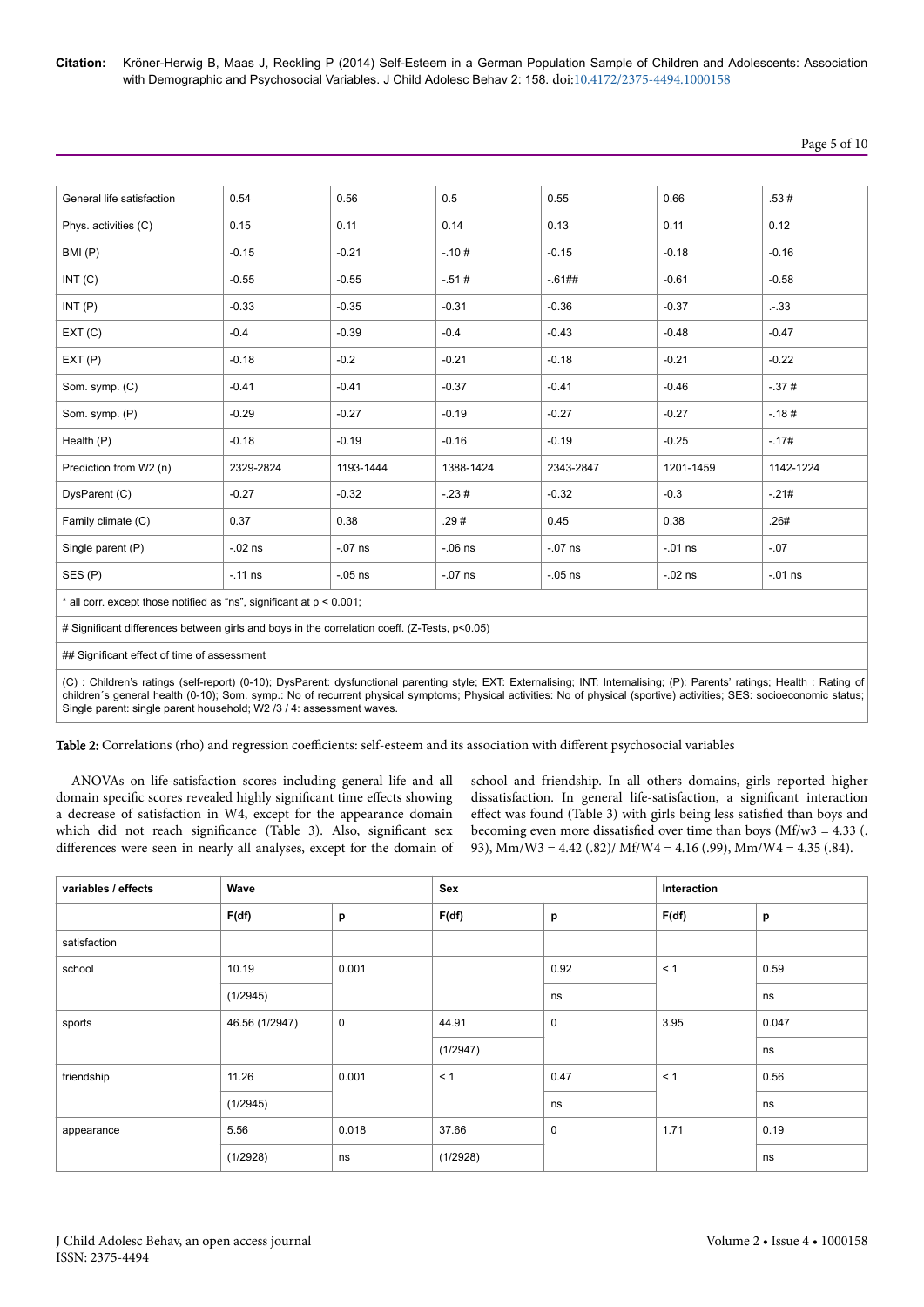Page 6 of 10

| health                      | 36.27    | 0.001 | 10.41    | 0.001 | 2.03     | 0.16  |  |
|-----------------------------|----------|-------|----------|-------|----------|-------|--|
|                             | (1/2937) |       | (1/2937) |       |          | ns    |  |
| general                     | 43.51    | 0     | 25.28    | 0     | 7.54     | 0.006 |  |
|                             | (1/2940) |       | (1/2940) |       | (1/2940) |       |  |
| Alpha-level set at p= 0.01. |          |       |          |       |          |       |  |

#### Table 3: Results for ANOVA (sex x wave) on life-satisfaction scores

For descriptive reasons, scores were categorized according to the level of dissatisfaction within each area. Ss who had responded with 4 or 5 (partly dissatisfied/ very dissatisfied) were grouped as "dissatisfied" and the percentage of dissatisfied was calculated. The number of Ss expressing dissatisfaction was highest in the domain school (Table 4; W4: 17.2%) and lowest in the domain friendship (W3:

4.3%). Across both sexes, 5.4% of the children were dissatisfied with life in general (W3). When comparing girls to boys, the percentage of dissatisfied children was always higher for girls (Table 4) as results of ANOVA had already shown. The percentage of dissatisfied was always higher in W4 with the exception of girls regarding the domain appearance.

| Domains of satisfaction                                | total subjects % |                | girls % |      | boys %         |                |  |  |
|--------------------------------------------------------|------------------|----------------|---------|------|----------------|----------------|--|--|
|                                                        | n=3305           |                | n=1695  |      | n=1610         |                |  |  |
| dissatisfaction *                                      | W 3              | W <sub>4</sub> | W 3     | W 4  | W <sub>3</sub> | W 4            |  |  |
| school                                                 | 14.6             | 17             | 15.7    | 17.4 | 13.5           | 16.4           |  |  |
| sports                                                 | 8.6              | 10.3           | 11      | 12.8 | 6.2            | 7.6            |  |  |
| friendship                                             | 4.4              | 4.9            | 5.2     | 5.8  | 3.4            | $\overline{4}$ |  |  |
| appearance                                             | 7.8              | 8.2            | 11.6    | 10   | 4              | 6.5            |  |  |
| health                                                 | 7.8              | 8.9            | 9.4     | 10.3 | 6.2            | 7.4            |  |  |
| life satis. general                                    | 5.4              | 6.3            | 6.9     | 8.2  | 3.7            | 4.2            |  |  |
| *Cronbach's alpha over all domains ≥ .72               |                  |                |         |      |                |                |  |  |
| # partially dissatisfied (4) and very dissatisfied (5) |                  |                |         |      |                |                |  |  |
| W3/4: assessment waves                                 |                  |                |         |      |                |                |  |  |

Table 4: Percentage of subjects dissatisfied with the specific domain of the self or environment (response score  $\geq 4$ )

# **SE and other associated variables**

In the total sample, associations between SE and INT and EXT (see Table 2) reported by the children were negative and of considerable size for both waves (W3;  $_{\text{INT}}$ = -.55;  $_{\text{EXT}}$  = -.33). The correlations with EXT were significantly lower than those with INT (Z-test, all  $p = \leq$ . 001). The correlations in W3 and W4 did not differ much between sexes (Z-tests: ns). We found a higher correlation only for INT in W4 (-.61) than in W3 ( $Z \le 0.01$ ). Parents' rating of INT and EXT were significantly less closely correlated with SE than children's self-reported INT (all Z-tests, p<. 01).

The BMI in both waves correlated significantly but weakly with SE (W3; rho =  $-$ .15). A significant difference was found between boys and girls with a higher coefficient in girls ( $p < .05$ ) but it vanished in W4.

The number of physical activities was significantly but only weakly correlated with SE, with no difference between sexes and waves (all  $Z \ge$ 0.05).

Indices of health, e.g. the somatic symptoms score collected from the children and from the parents, were relatively closely associated with SE, differing between sexes. When the number of adverse somatic symptoms rose, the child's SE decreased (Table 2). In every case, girls showed higher correlations.

Much higher associations were found regarding self-report compared to parents' report. A rating of global health was obtained only from the parents which was also correlated with SE  $(Z < 0.001)$ , but less strongly when compared with the symptom score, even when only parents' report was considered.

# **Prediction of SE from wave 2 variables**

Dysfunctional parenting style, as reported by the children in W2, significantly predicted SE in W3 explaining 7.1% (W3; Table 2) of the variance. Family climate had a higher predictive power explaining 13.7% of the variance in W3. The coefficients did not differ between girls and boys. Both predictors explained less variance in W4 compared to W3 (Table 2). SES and a single-parent family were not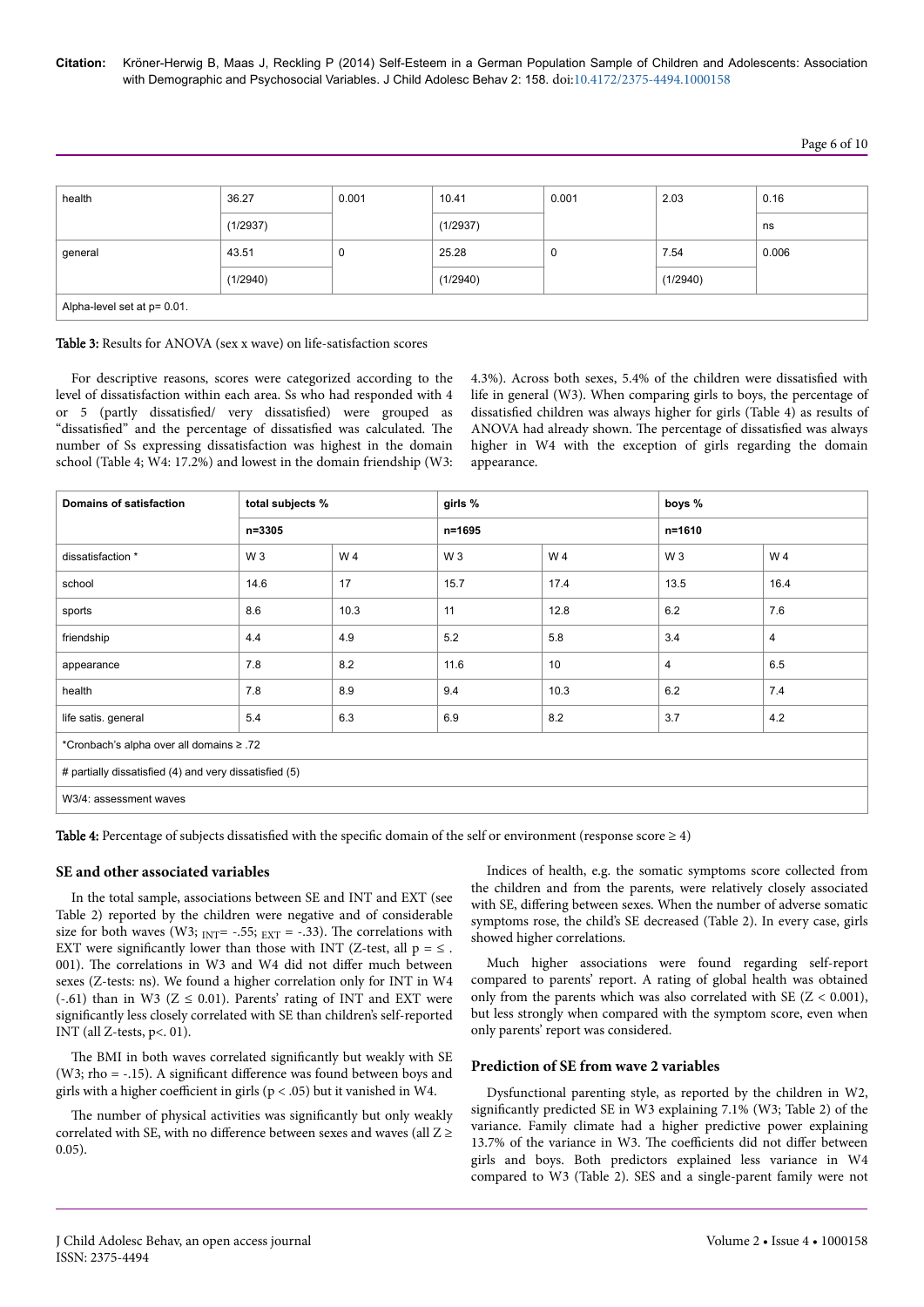Page 7 of 10

significantly associated with SE which did not differ between waves and sexes (see Table 2).

In a multiple regression analysis, the predictors above maintained their statistical power and explained a total of 22.6% of the variance in SE with family climate as the strongest predictor ( $\beta$  = .24; dysfunctional parenting:  $β = -.14$ ) The results were almost identical in W4. The explained variance was considerably larger in girls than boys  $(W3: R2 = 22.6\% / R2 = 10\%).$ 

# **Discussion**

# **SE and sex and age**

In total, the sample was characterized by rather high SE, with an average score clearly above the midpoint of the scale. Scores were not normally distributed, with high scores being the most frequent, and small standard deviations. We had information showing that the sample was in some respects not representative of the population though the participants were randomly selected from registries. Нe lower SES group was clearly underrepresented in favor of high and middle status groups. But since there was no correlation between SE with SES, the biased distribution of SE scores cannot be accounted for simply by this fact.

SE significantly differed between sexes with girls reporting lower SE than boys. Нus, our hypothesis based on the finding of a metaanalysis [7] was confirmed by this study. Obviously adolescent girls in the late first decade of the 21st century seem to still be more selfcritical and questioning of their worth and merits than boys. It has been suggested that this is not mainly the consequence of a less positive evaluation by significant others in their social environment, but a consequence of a habitually more negative cognitive-emotional processing of events of life and also the self. Нis is in accord with the fact that there was a strong correlation of SE with INT, comprehending negative affectivity and a tendency towards self-blame. This type of processing is also evident in the variable satisfaction with life, where girls were the most dissatisfied in general and in each domain.

The size of this sex effect,  $d = .34$ , was a little larger compared to the previous meta-analysis ( $d = .26$ ), so there was apparently no "closing the gap" between sexes in spite of a development favoring girls in school regarding performance evaluation and grades in the last decades (at least within the German education system). Future research should examine whether this constellation also appears in other countries.

Contrary to our prediction, there was no significant effect of age on SE although the youngest group (11-12 year old) showed the expected highest SE score. The size of the effect, comparing their score to both older groups, was small ( $d = .16$  /.23), documenting no decrease in SE over time. Also no interaction of sex and age could be identified. When the intra-individual changes in SE over all Ss between W3 and W4 were assessed, no significance was found, denoting that in the course of one year SE was stable.

One could speculate that the climax of negative or lower SE is already reached at an age of 13 or 14 years in concordance with the assumption that the change to adult role comes earlier than before. However, this hypothesis could only be supported by a more differentiated analysis of time effects.

#### **SE and life-satisfaction**

Regarding the association of SE and life-satisfaction, we found the expected moderate to high positive correlations. Нus, the two constructs shared a large amount of variance. Looking at different domains of life, satisfaction with personal appearance was the most important domain influencing SE to a considerable extent. It was the most closely associated domain of satisfaction for all girls and boys. As expected, girls were more sensitive to supposed deficits in appearance than boys as depicted by significantly higher correlations among girls. However, the difference between sexes was statistically significant only in W3, since appearance became more closely linked to SE in boys a year later. We cannot decide on the basis of our data, whether this was a reliable finding regarding the course of development, that in boys appearance becomes more important at a later age compared to girls.

Also school influenced the self-concept of girls to a greater extent than boys, signaling that achievement motivation may be higher in school girls. Regarding this domain, a similar time trend was seen. School became more important for self-concept in boys during the second assessment period when the participants were a year older.

Satisfaction with health showed the weakest association with SE, but, nevertheless, it was within the range of the other domains. Children and adolescents are less aware of the importance of health, especially when they are in rather good health. Нis contrasts somewhat to the relatively high correlation found between selfreported somatic symptoms and  $SE$  ( $>$  .40). This seems to signify that when the abstract concept of health becomes operationalized by perceivable and bothering symptoms, health becomes a concrete and emotionally connoted state and thus more closely attached to selfconcept.

No other area of life than school was more openly discussed as a major stressor for youth in the German society, and indeed we found the highest dissatisfaction rates in both girls and boys, reaching 17% in the total sample in W4. Нough data did not provide information on the sources of dissatisfaction, the raw number raises concern, i.e. that school characteristics may endanger the SE of many pupils. However, the association of SE and school dissatisfaction was not closer than others in other areas of life (Table 2).

There was also a distinct trend of increased dissatisfaction in nearly all areas of life by the 4th assessment period. In the domain of appearance, we found a somehow differential trend for boys and girls. Whereas dissatisfaction increased in boys from W3 to W4, it decreased in girls. Нis trend, however, should be evaluated on the basis that many more girls were dissatisfied with their appearance than boys with the largest difference between them (11.4% vs. 4%). Though in all domains girls were more dissatisfied, this difference was the largest found. More than 5% of all children were dissatisfied with life in general - a percentage which increased when asked again one year later (6.3%).

The described time trend was much more pronounced in the dissatisfaction scores than was evident in the SE scores. Нis seemed to indicate, that the tendency to criticize (maybe not only in questionnaires!) aspects of daily life becomes more pronounced, the older the children get, whereas self-evaluation with is a more sublime and private process not so much contingent on external circumstances.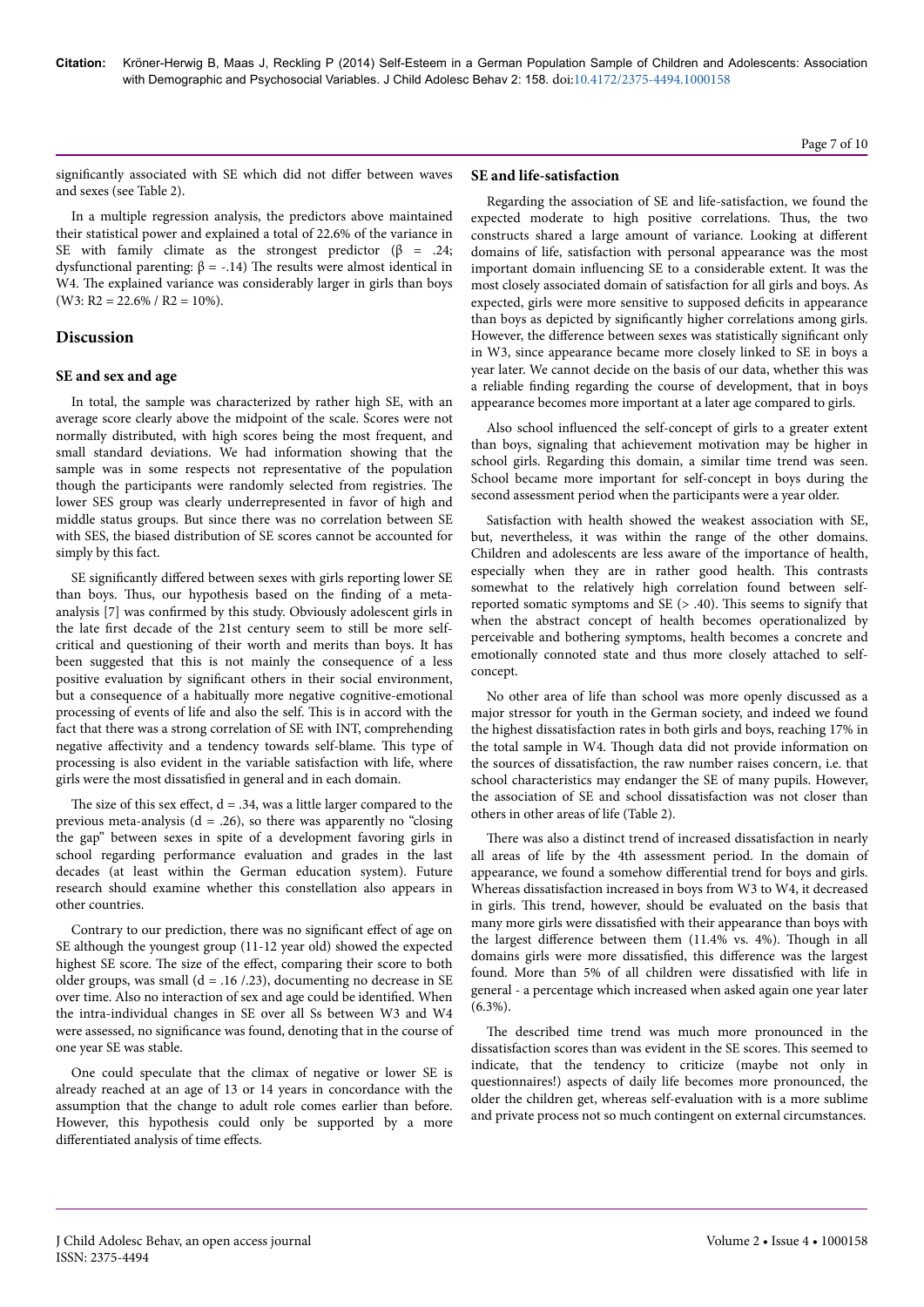## **SE and psychological and psychosomatic characteristics**

A main interest of the study was the analysis of associations describing the links between SE and different psychological trait variables. Close links were found with INT, hardly differing between assessment points and sexes. Нus, for both sexes a higher level of negative affectivity was associated with low SE. We already discussed the character of this psychological variable as an early appearing disposition with some genetic background, probably linked to female sex. Indeed, as in other studies, a higher level of INT was seen in girls than in boys with an effect size of  $d = .37$ . EXT was significantly associated with SE signifying that a tendency to respond with anger, hyperactivity and aggressiveness was associated with lower SE. However, associations were distinctly lower than with INT which seemed to be a much more endangering cognitive-emotional processing strategy regarding SE. Нe correlations of SE with INT and EXT were stronger when the children themselves reported their psychological functioning compared to parents' report. Нe fact that significant correlations were maintained when using parents' report, however, speaks for the validity of the findings not being solely dependent on a bias due to the source of information.

We did not find the paradoxical effect regarding EXT other authors alluded to. Instead of a lower correlation of self-reported EXT to SE compared to parents' report, the contrary was found. Нe assumed effect that higher EXT was disregarded by the afflicted and not related to SE contrary to the parents' evaluation did not appear.

Our data showed in general that with regard to cognitive-emotional processing which is not always or consistently linked to observable behaviors, data should possibly be retrieved from the subjects themselves.

While a moderate to strong correlation between SE and psychological dysfunctions was expected, the link with somatic dysfunction had only been examined by a few studies. As already discussed, we found a considerable association between child reported somatic symptoms and SE. Children plagued by recurrent irritating symptoms like headache, back pain or vomiting showed less selfacceptance. There were also significant differences between boys and girls with girls showing a higher number of symptoms, as found in most studies, and a closer correlation with SE. As observed before, the girls' SE was more strongly influenced by negative self-evaluation than the boys, even concerning the somatic condition. Нe correlation between SE and parental report of somatic symptoms in their children underlined the validity of the finding. One should take note of the fact that physical symptoms were generally correlated with psychological traits like catastrophizing, INT and similar traits [45].

Physical activity level was significantly correlated to SE, but had a very small influence, not differing between sexes and assessment periods, i.e. it was nearly irrelevant for the self-concept at least in this population sample.

Whereas in girls the BMI correlated with SE with  $\rho = -0.21$ , i.e. a higher body weight impacted SE negatively, a significantly lower coefficient of -.10 was found for boys. Consequently, body weight was less relevant for the self-concept of boys already indicated by findings on life-satisfaction. No time difference in the size of the correlation was found regarding appearance.

#### The prediction of SE by psychosocial characteristics

Four social, respectively psychosocial variables were analyzed as potential predictors of SE. Unexpectedly, SES and also living in a

single-parent household did not contribute to a lower SE in the children and adolescents similar to an Australian sample [37]. Нus, limited financial means in a single parent household as well as being in a low SES group and the occurrence of other associated distress factors, did not threaten a positive self-concept in the youths, at least in this sample where low status families were underrepresented. In this respect the public worry regarding the increase in single-parent families seemed to be justified by the data of the studies from Germany and Australia.

The study, however, demonstrated that psychosocial family characteristics influenced SE. A positive family climate, where problems are solved by talking about them and pleasant activities are shared, fosters SE. Obviously, when children and adolescents experience positive appreciation and respect from their parents they were able to build a positive concept of their self. Нus it can be seen as a strong protective factor for children's self-concept, maybe even in the long run. On the contrary, dysfunctional parenting styles undermine SE in the children, as previously reported [16].

Based on the smaller regression coefficients, this negative feature of the child-parent interaction was less influential than the contribution of a positive family atmosphere. Interestingly, in most cases negative interaction patterns seemed to exhibit more influence (e.g. expressed emotions). Нe impact of family factors was distinctly stronger in girls. Girls were obviously more sensitive to the quality of familial interaction than boys.

#### **Limitations**

Self-report data of children and adolescents were only available from children older than 9 years (in W2 as baseline). Нerefore no conclusions about associations of variables and predictions can be drawn about younger children (below 11 years). Also we did not apply the complete self-report scale of SE in all phases of assessment. Нus a 4-wave longitudinal data evaluation could not be conducted. A further limitation included the assessment of INT and EXT based on shortened versions of the original scales. However, their validity had been confirmed [46].

Another limitation, already mentioned, may be the distribution of SES groups in our sample, with high and middle status groups being overrepresented.

With the exception of the prospective analysis of potential psychosocial risk factors for low SE, we willingly denounced a more complex strategy of statistical analysis, i.e. multivariate regression analysis, which may under a specific perspective be seen as a limitation. Regarding correlational analyses we were genuinely interested in the association of different variables, with overlapping variances but differential constructs, with SE. To our understanding, this procedure warrants a content focused interpretation of results. It is evident, that most variables used - if not all - shared more or less common variance correlating with one another in different ways. However, our main directive was not to determine the total amount of variance explained by all included variables, controlling for shared variances and then identifying the strongest independent predictors. Rather, we wanted to describe the net of links of SE to certain other variables. Furthermore, the heterogeneity of variables used did not allow for integration into a coherent theory. Нerefore, we did not have a convincing model for multivariate analysis.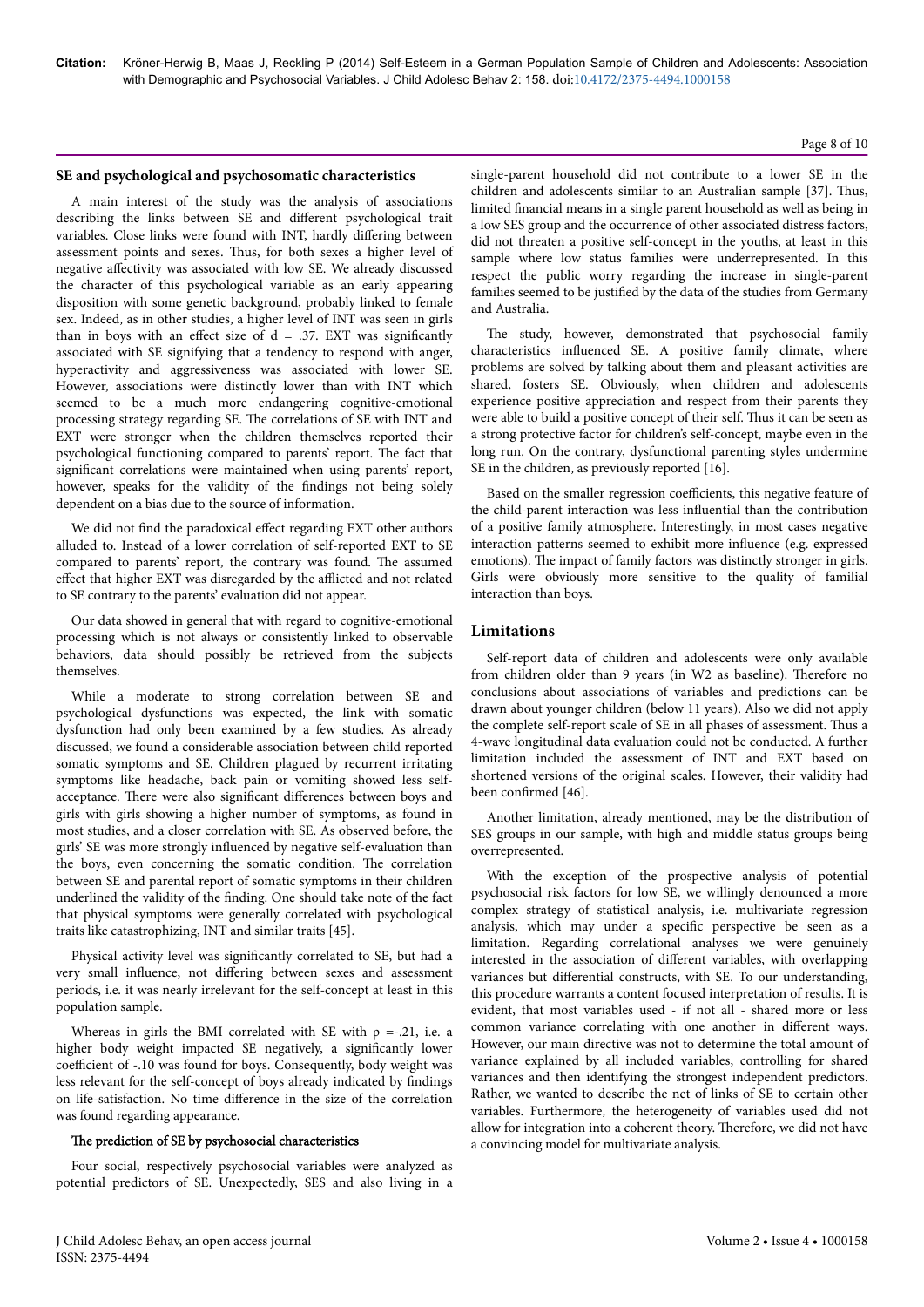This was different in the prospective analysis where a block of associated risk factors should be analyzed in a meaningful multivariate fashion, to determine the common explained variance by these neighboring constructs and enables singling out the most potent of these predictors.

# **Summary and Conclusions**

A population based sample of children and adolescents (11 - 17 years) was characterized by a distinctly positive SE with about 60% reaching scores  $\geq 4$  (max. 5). The observed sex difference with lower self-esteem in girls supports findings from a more than a decade old meta-analysis. Нese findings are best explained by a stable tendency for girls to be more censorious and derogatory towards themselves and feature more negative affectivity, associated with an INT style of processing. Нis negative cognitive-emotional tendency is not only directed towards the self but also becomes apparent in the evaluation of nearly all domains of life. It was speculated that this is a consequence of an internal disposition and not strongly determined by particular negative psychosocial life conditions. In other words it may evidence a high sensitivity to social stressors of daily life in girls with the consequence of a more distinct negative affect.

In agreement with the finding that appearance was more relevant for SE for girls, BMI was more closely linked to SE in girls than boys. However the association of body weight was less distinct than expected. Нe positive impact of engaging in physical activities - which were rather limited - for the global SE in the current population sample was minute.

Children with lower SE were characterized by a higher level of EXT, but less so compared to INT. Нe associations between low SE and dysfunctional processing were more pronounced when self-report of children was used, but findings were not attributable to bias only as parental data confirm it. Altogether psychological as well as somatic well-being was confirmed as a correlate of less positive SE.

Features of family interaction predicted more than 22% of the variance in SE, i.e. the quality of family interaction was quite important for SE in children whereas structural social factors like SES and a single parent household had little influence. Data suggested that girls were much more sensitive to adverse and also positive influences of family regarding their self-concept.

These findings were based on a population study with a relative low level of dysfunctional psychosocial features with a small variance in variables tending to suppress the size of correlations.

The results highlighted the need for more research regarding the factors influencing SE since more than 75% of the variance remained unexplained. Нe authors would expect personal rather than external factors to be worthy of analysis: self-efficacy in different areas of life and also unfavorable stress-coping strategies. Since SE itself is a core feature of the individual closely linked to mental and physical wellbeing, pediatric research should spend more effort on prospective studies.

# **Acknowledgements:**

This Research is supported by the German Federal Ministry of Education and Research (BMBF) and we acknowledge support by the Open Access Publication Funds of the Göttingen University.

## **References**

- 1. Bednar RL, Wells MG, Peterson SR (1989) Self-esteem: Paradoxes and innovations in clinical theory and practice. Нe American Psychological Association, Washington DC.
- 2. [Kashani JH, Beck NC, Hoeper EW, Fallahi C, Corcoran CM, et al. \(1987\)](http://www.ncbi.nlm.nih.gov/pubmed/3495187) [Psychiatric disorders in a community sample of adolescents. Am J](http://www.ncbi.nlm.nih.gov/pubmed/3495187) [Psychiatry 144: 584-589.](http://www.ncbi.nlm.nih.gov/pubmed/3495187)
- 3. [Orth U, Robins RW, Widaman KF \(2012\) Life-span development of self](http://www.ncbi.nlm.nih.gov/pubmed/21942279)esteem and its effects [on important life outcomes. J Pers Soc Psychol 102:](http://www.ncbi.nlm.nih.gov/pubmed/21942279) [1271-1288.](http://www.ncbi.nlm.nih.gov/pubmed/21942279)
- 4. Antonucci TC, Jackson JS (1983) Physical health and self-esteem. Family & Community Health: Нe Journal of Health Promotion & Maintenance 6: 1-9.
- 5. [Li HC, Chan SL, Chung OK, Chui ML \(2010\) Relationships among](http://www.ncbi.nlm.nih.gov/pubmed/20064888) [mental health, self-esteem and physical health in Chinese adolescents: an](http://www.ncbi.nlm.nih.gov/pubmed/20064888) [exploratory study. J Health Psychol 15: 96-106.](http://www.ncbi.nlm.nih.gov/pubmed/20064888)
- [Vingilis E, Wade TJ, Adlaf E \(1998\) What factors predict student self](http://www.ncbi.nlm.nih.gov/pubmed/9503077)[rated physical health? J Adolesc 21: 83-97.](http://www.ncbi.nlm.nih.gov/pubmed/9503077)
- 7. [Kling KC, Hyde JS, Showers CJ, Buswell BN \(1999\) Gender](http://www.ncbi.nlm.nih.gov/pubmed/10414226) differences in [self-esteem: a meta-analysis. Psychol Bull 125: 470-500.](http://www.ncbi.nlm.nih.gov/pubmed/10414226)
- 8. [Benjet C, Hernandez-Guzman L \(2001\) Gender](http://www.ncbi.nlm.nih.gov/pubmed/11407635) differences in [psychological well-being of Mexican early adolescents. Adolescence 36:](http://www.ncbi.nlm.nih.gov/pubmed/11407635) [47-65.](http://www.ncbi.nlm.nih.gov/pubmed/11407635)
- 9. [Erkut S, Szalacha LA, García Coll C, Alarcón O \(2000\) Puerto Rican Early](http://www.ncbi.nlm.nih.gov/pubmed/21461183) [Adolescents' Self-Esteem Patterns. J Res Adolesc 10: 339-364.](http://www.ncbi.nlm.nih.gov/pubmed/21461183)
- 10. [Ackard DM, Neumark-Sztainer D, Story M, Perry C \(2006\) Parent-child](http://www.ncbi.nlm.nih.gov/pubmed/16414425) [connectedness and behavioral and emotional health among adolescents.](http://www.ncbi.nlm.nih.gov/pubmed/16414425) [American Journal of Preventive Medicine 30: 59-66.](http://www.ncbi.nlm.nih.gov/pubmed/16414425)
- 11. [Derdikman-Eiron R, Indredavik MS, Bratberg GH, Taraldsen G, et al.](http://www.ncbi.nlm.nih.gov/pubmed/21265857) (2011) Gender differences [in subjective well-being, self-esteem and](http://www.ncbi.nlm.nih.gov/pubmed/21265857) [psychosocial functioning in adolescents with symptoms of anxiety and](http://www.ncbi.nlm.nih.gov/pubmed/21265857) [depression: Findings from the Nord-Trøndelag Health Study.](http://www.ncbi.nlm.nih.gov/pubmed/21265857) [Scandinavian Journal of Psychology 52: 261-267.](http://www.ncbi.nlm.nih.gov/pubmed/21265857)
- 12. [Israel AC, Ivanova MY \(2002\) Global and dimensional self-esteem in](http://www.ncbi.nlm.nih.gov/pubmed/11948647) [preadolescent and early adolescent children who are overweight: Age and](http://www.ncbi.nlm.nih.gov/pubmed/11948647) gender differences. [International Journal of Eating Disorders 31: 424-429.](http://www.ncbi.nlm.nih.gov/pubmed/11948647)
- 13. Wang L (2005) Correlations between self-esteem and life satisfaction in elementary school students. Chinese Mental Health Journal 19: 745-749.
- 14. [Burnett PC \(1996\) Gender and grade](http://spi.sagepub.com/content/17/2/159.refs?patientinform-links=yes&legid=spspi;17/2/159) differences in elementary school [childrens' descriptive and evaluative self-statements and self-esteem.](http://spi.sagepub.com/content/17/2/159.refs?patientinform-links=yes&legid=spspi;17/2/159) [School Psychology International 17: 159-170.](http://spi.sagepub.com/content/17/2/159.refs?patientinform-links=yes&legid=spspi;17/2/159)
- 15. [Barber CN, Hall J, Armistead L \(2003\) Parent-adolescent relationship and](http://link.springer.com/article/10.1023%2FA%3A1023948029266) [adolescent psychological functioning among African-American female](http://link.springer.com/article/10.1023%2FA%3A1023948029266) [adolescents: Self-esteem as a mediator. Journal of Child and Family](http://link.springer.com/article/10.1023%2FA%3A1023948029266) [Studies 12: 361-374.](http://link.springer.com/article/10.1023%2FA%3A1023948029266)
- 16. [Heaven P, Ciarrochi J \(2008\) Parental styles, gender and the development](http://www.humanresourcefulness.net/CypressCollege/docs/HUSR224/articles/Parental_Styles_Gender_and_the_Development_of_Hope_and_Self-Esteem.pdf) [of hope and self-esteem. Europeran Journal of Personality 22:707-724.](http://www.humanresourcefulness.net/CypressCollege/docs/HUSR224/articles/Parental_Styles_Gender_and_the_Development_of_Hope_and_Self-Esteem.pdf)
- [Huebner ES, Gilman R, Laughlin JE \(1999\) A multimethod investigation](http://link.springer.com/article/10.1023%2FA%3A1006821510832) [of the multidimensionality of children's well-being reports: Discriminant](http://link.springer.com/article/10.1023%2FA%3A1006821510832) [validity of life-satisfaction and self-esteem. Social Indicators Research 46:](http://link.springer.com/article/10.1023%2FA%3A1006821510832) [1-22.](http://link.springer.com/article/10.1023%2FA%3A1006821510832)
- 18. [McCauley Ohannessian C, Lerner RM, Lerner JV, von Eye A \(1999\) Does](http://www.ncbi.nlm.nih.gov/pubmed/10462430) [self-competence predict gender](http://www.ncbi.nlm.nih.gov/pubmed/10462430) differences in adolescent depression and [anxiety? J Adolesc 22: 397-411.](http://www.ncbi.nlm.nih.gov/pubmed/10462430)
- 19. [Ogden CL, Carroll MD, Kit BK, Flegal KM \(2012\) Prevalence of obesity](http://www.ncbi.nlm.nih.gov/pubmed/22253364) [and trends in body mass index among US children and adolescents,](http://www.ncbi.nlm.nih.gov/pubmed/22253364) [1999-2010. JAMA 307: 483-490.](http://www.ncbi.nlm.nih.gov/pubmed/22253364)
- 20. [Ali MM, Fang H, Rizzo JA \(2010\) Body weight, self-perception and](http://www.ncbi.nlm.nih.gov/pubmed/20919592) [mental health outcomes among adolescents. J Ment Health Policy Econ](http://www.ncbi.nlm.nih.gov/pubmed/20919592) [13: 53-63.](http://www.ncbi.nlm.nih.gov/pubmed/20919592)
- 21. Griffiths [LJ, Parsons TJ, Hill AJ \(2010\) Self-esteem and quality of life in](http://www.ncbi.nlm.nih.gov/pubmed/20210677) [obese children and adolescents: a systematic review. Int J Pediatr Obes 5:](http://www.ncbi.nlm.nih.gov/pubmed/20210677) [282-304.](http://www.ncbi.nlm.nih.gov/pubmed/20210677)